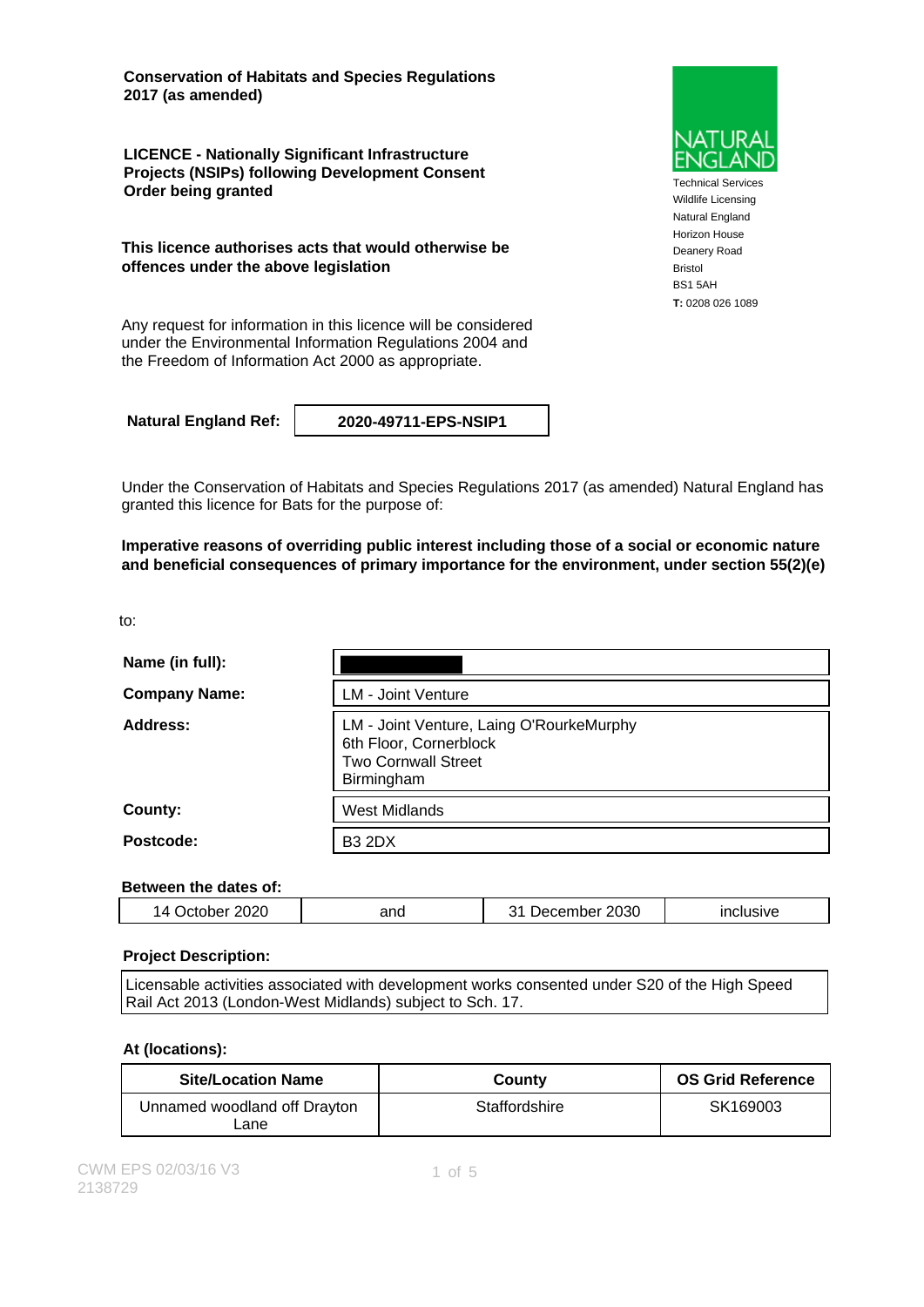### **For the following Species; activities and methods:**

| <b>Species Common Name</b><br>(Taxonomic Name)    | <b>Activity</b>                                                                                          | <b>Method</b>                                                                                                                                                                                                                                           |
|---------------------------------------------------|----------------------------------------------------------------------------------------------------------|---------------------------------------------------------------------------------------------------------------------------------------------------------------------------------------------------------------------------------------------------------|
| Common pipistrelle<br>(Pipistrellus pipistrellus) | Capture; Destroy<br>breeding site; Destroy<br>resting place; Disturb;<br>Transport                       | By endoscope; By hand; By static hand-<br>held net; Destructive search by soft<br>demolition; Mechanical demolition;<br>Temporary exclusion by one way door or<br>valve; Temporary obstruction of roost<br>access                                       |
| Soprano pipistrelle<br>(Pipistrellus pygmaeus)    | Capture; Damage resting<br>place; Destroy breeding<br>site; Destroy resting<br>place; Disturb; Transport | By endoscope; By hand; By static hand-<br>held net; Destructive search by soft<br>demolition; Disturbance by noise or<br>vibration; Mechanical demolition;<br>Temporary exclusion by one way door or<br>valve; Temporary obstruction of roost<br>access |

## **For the following licensable activities and maximum numbers:**

| <b>Licensable Activity</b> | <b>Permitted Species</b><br><b>Common Name</b> | <b>Maximum Number</b>                   |
|----------------------------|------------------------------------------------|-----------------------------------------|
| Capture                    | Common pipistrelle                             | 8                                       |
|                            | Soprano pipistrelle                            | 16                                      |
| Damage resting place       | Soprano pipistrelle                            | See Additional Condition for<br>details |
| Destroy breeding site      | Common pipistrelle                             | See Additional Condition for<br>details |
|                            | Soprano pipistrelle                            | See Additional Condition for<br>details |
| Destroy resting place      | Common pipistrelle                             | See Additional Condition for<br>details |
|                            | Soprano pipistrelle                            | See Additional Condition for<br>details |
| Disturb                    | Common pipistrelle                             | Not Specified                           |
|                            | Soprano pipistrelle                            | Not Specified                           |
| Transport                  | Common pipistrelle                             | 8                                       |
|                            | Soprano pipistrelle                            | 16                                      |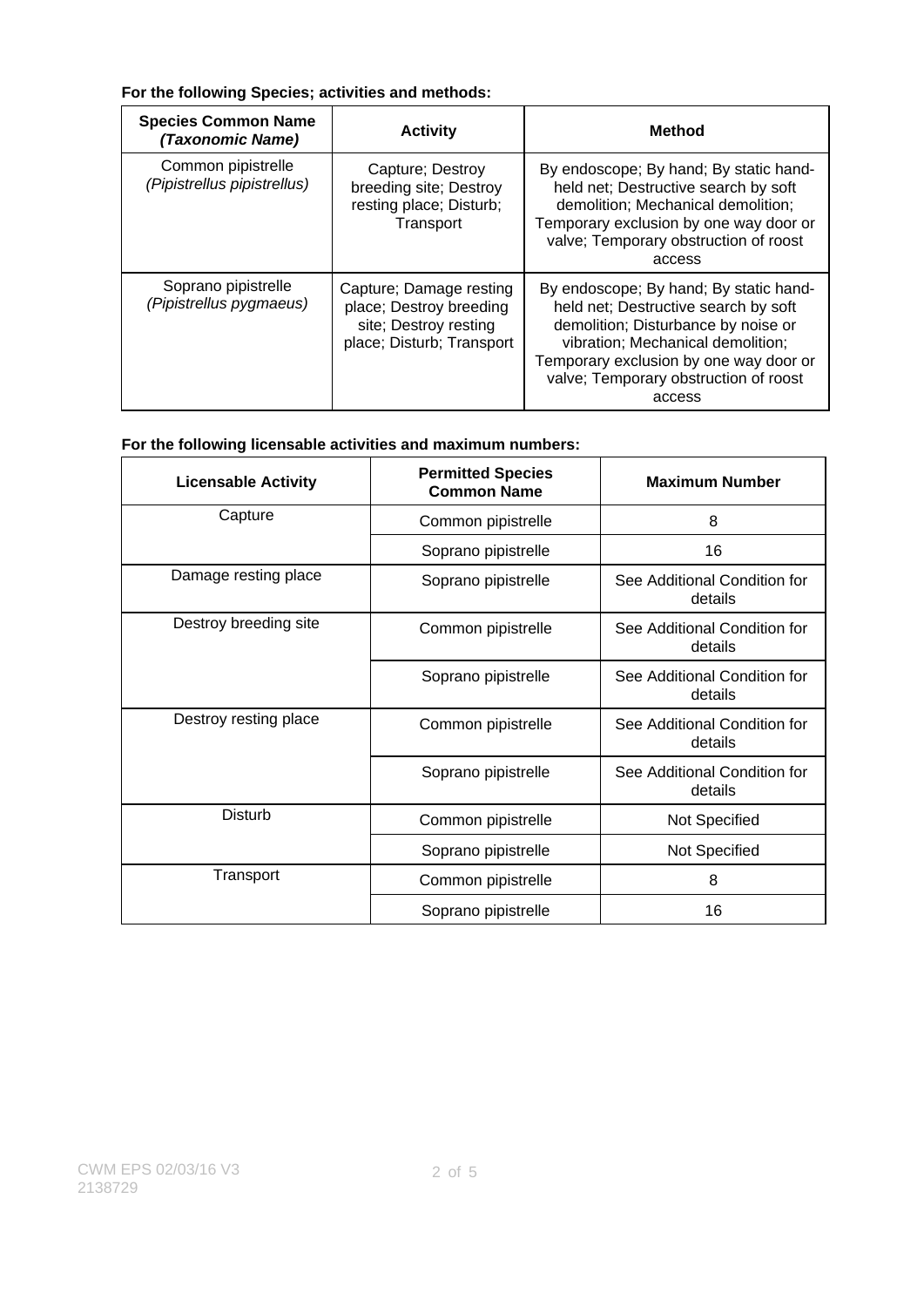# **PLEASE NOTE**

The maximum number(s) stated in the above table refers to the maximum number of individuals of the stated species that can be captured or transported under the terms of this licence and the maximum number/s of resting places or breeding sites that can be damaged or destroyed under this licence (if applicable). Maximum numbers cannot be specified and do not apply to disturbance activities. Where applicable, please also refer to the special conditions outlined in your licence Annex for further details on how this/these maximum number(s) applies/apply to the activities permitted under your licence.

**This licence is granted subject to the licensee, including servants and named agents, adhering to the conditions and notes specified below and to the activities agreed in the Method Statement, or Annex and Work Schedule, between the licensee and Natural England. The Method Statement, or Annex, for the mitigation scheme is appended to this licence. The following person is authorised to act on behalf of the licensee:**

| <b>Consultant Name:</b> |                                        |       |                 |
|-------------------------|----------------------------------------|-------|-----------------|
|                         |                                        |       |                 |
| <b>County:</b>          |                                        |       |                 |
| Postcode:               |                                        |       |                 |
|                         |                                        |       |                 |
| Signature:              |                                        | Date: | 14 October 2020 |
|                         | (for and on behalf of Natural England) |       |                 |

- **WARNING** • **This licence authorises acts that would otherwise be offences under the Conservation of Habitats and Species Regulations 2017 (as amended). Any departure from the conditions relating to this licence may be an offence under that**
- **This licence conveys no authority for actions prohibited by any other legislation;**
- **This licence can be modified or revoked at any time by Natural England, but this will not be done unless there are good reasons for doing so. The licence is likely to be revoked immediately if it is discovered that false information had been provided which resulted in the issue of the licence.**
- **Bodies corporate and their directors/secretaries are liable for offences under the Conservation of Habitats and Species Regulations 2017 (as amended).**

**legislation;**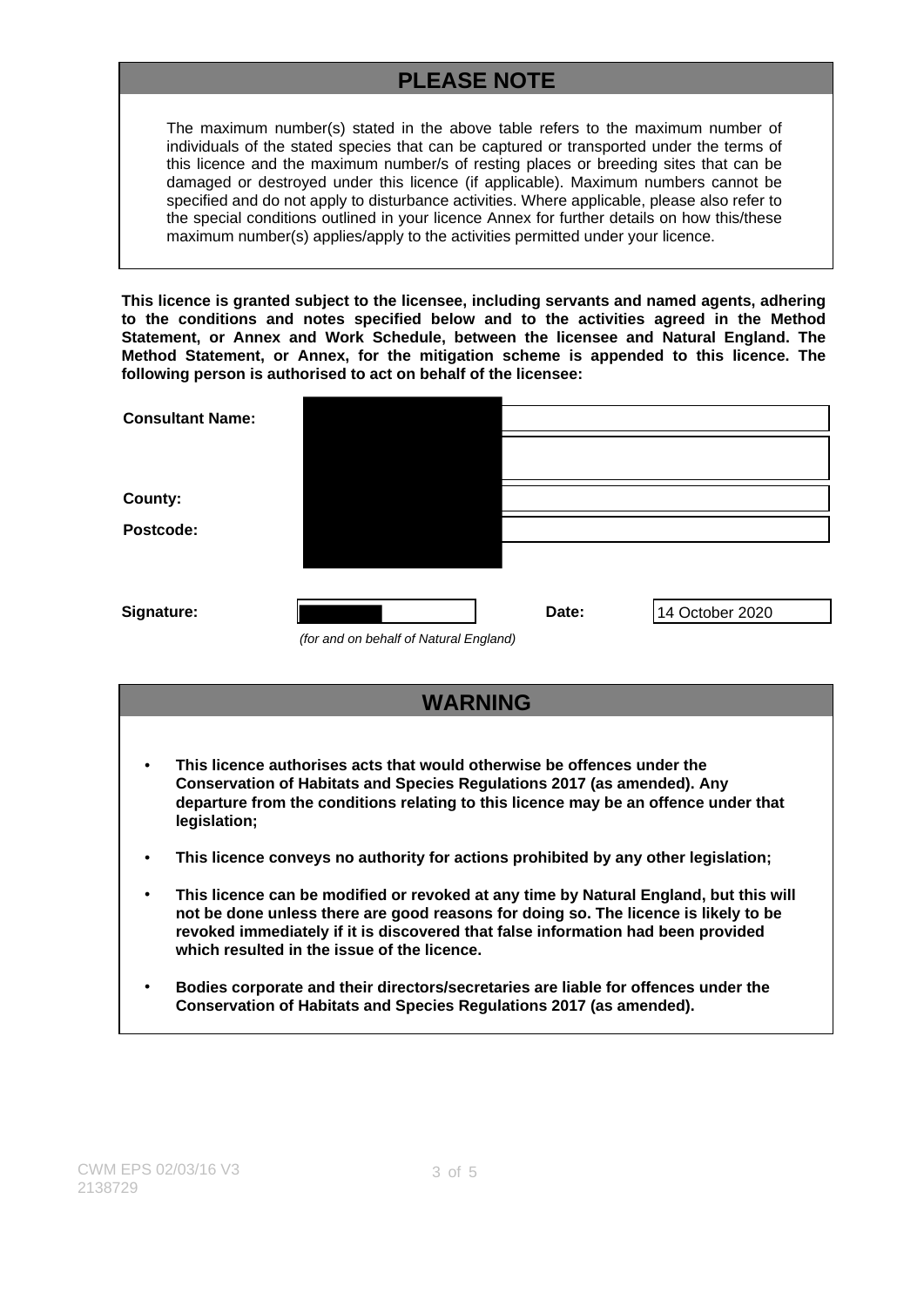## **LICENCE CONDITIONS**

- 1. The licensee is responsible for ensuring that operations comply with all terms and conditions of the licence.
- 2. While engaged in the activities to which this licence applies the licensee shall make a copy of the licence (including any Annex and Work Schedule if applicable) available for inspection on each site where the activities are taking place and shall produce it on demand to any constable or an officer of Natural England.
- 3. No agent of the licensee shall carry out any of the activities to which this licence (including any Annex and Work Schedule if applicable) applies unless authorised in writing by the licensee, appointing them the licensee's agent. The agent shall make a copy of the authorisation available for and shall produce it on demand to any constable or officer of Natural England.
- 4. The licensee must submit a written report of actions taken under the licence (including any Annex and Work Schedule if applicable), even if no action is taken, and send it to the Natural England officer at the address shown at the top of the report form, to arrive not later than 14 days (two weeks) after the expiry of the licence. Failure to make reports may result in the licence being revoked and/or the refusal to grant subsequent licences. Please note some licences may have additional reporting requirements specified in an attached Annex.
- 5. It is a condition of the licence (including any Annex and Work Schedule if applicable) that any post development monitoring data (e.g. survey data and habitat assessment) including nil returns are submitted to Natural England to arrive no later than 14 days (two weeks) after the expiry of the licence or as specified in any Annex. Post development survey data (except nil returns) must also be sent to the relevant Local Biological Records centre within this time period.
- 6. A person authorised by the licensee shall provide him/her with such information as is within his/ her knowledge and is necessary for the report, which the licensee is required to make to Natural England.
- 7. The licensee shall permit an officer of Natural England, accompanied by such persons as he/ she considers necessary for the purpose, on production of his/her identification on demand, reasonable access to the site for monitoring purposes and to be present during any operations carried out under the authority of this licence for the purpose of ascertaining whether the conditions of this licence are being, or have been, complied with. The licensee shall give all reasonable assistance to an officer of Natural England and any persons accompanying him/her.
- 8. The licensee, including servants and named agents, must adhere to the activities; the licensable methods; the numbers per species (if relevant) and the timescales agreed between the Licensee and Natural England in the Method Statement or, if applicable, in the Annex and Work Schedule attached to the licence.
- 9. All activities authorised by this licence, and all equipment used in connection herewith shall be carried out, constructed and maintained (as the case may be) so as to avoid cruelty, unnecessary injury or distress to any species covered by this licence.
- 10. Methods used in connection with the execution of this licence must comply with the relevant published mitigation guidelines, unless otherwise agreed with Natural England.
- 11. Good practice and reasonable avoidance measures must be followed at all times.